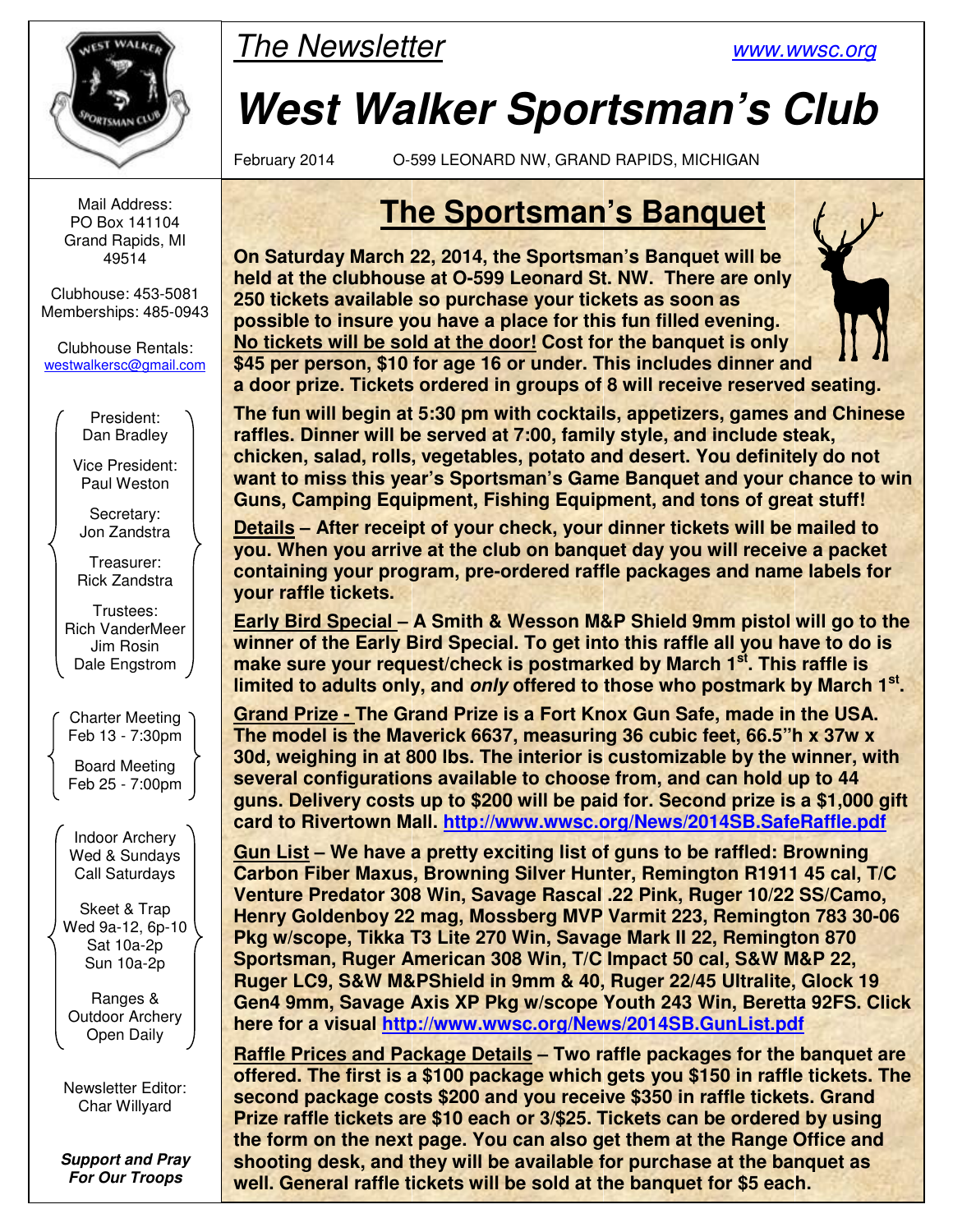#### **Breakfast and Whatnot at the Club**

Did you know that breakfast is being served on Sunday mornings in the clubhouse? Well you do now! You get a hearty breakfast of eggs, sausage, potatoes and pancakes for only \$4.00. And in case you didn't hear, we also serve burgers and fries on Wednesday nights and Saturdays at lunch time. Upcoming Steak Nights are February 5 and March 5. Our kitchen will be open through the end of March. So if you're out on the range and hungry, come on down and join us. Or even if you just don't feel like cooking, come on in and let us do the cooking. We'll enjoy your company!

- $\overline{\phantom{0}}$  Burger \$3.00
- $\leftarrow$  Cheeseburger \$3.50
- $\text{Fries} \$1.00$
- $\overline{\phantom{A}}$  Breakfast \$4.00
- $\frac{1}{2}$  Steak Night \$8.00 Non-members, \$6.00 Members, \$4.00 Charter

#### **Indoor Shooting Range Events**

The indoor shooting range is now open on Wednesday nights from 5:00pm to 9:00. The shooting is open plinking, although the dueling trees are great for informal competition with a shooting buddy if so desired. We have purchased a few targets (dueling tree, spinning varmint, etc). There are targets that spin when hit, as well as "shoot to reset" falling plates. Shooting is limited (for now) to 22LR (rifle or pistol). There is a charge of \$4.00 per person or \$6.00 per family for each night, to help defray the cost of the new facilities.

**As a special promotion during the month of February, all junior shooters 16yr or younger will be furnished 22LR ammo at no cost, courtesy of Friends of West Walker.** Keep watching the newsletter for updates, and come on down for some fun!

#### **West Walker Gun Show to be held March 1st**

WWSC is holding a gun show on Saturday, March  $1<sup>st</sup>$ , from 9:00am to 4:00pm. Admission for members (membership card is required) is \$2.00 at the door, non-member admission is \$5.00. Parking is free. Anyone under 18 must be accompanied by an adult. All firearms must be unloaded, strapped and inspected at the door. Food will be available at a reasonable price during the lunch hours.

If you have merchandise to sell you can purchase an 8' table for \$20.00, vendor set-up starts at 7:00am. If you wish to reserve a table please contact Dale Engstrom at (616) 204-3058.

#### **Win a Smith & Wesson M&P Shield 9mm**

Make sure you get a ticket for this raffle, only 150 will be sold. Tickets are \$10.00 each, and will be available a week or so into February. You can purchase tickets at the Range Office or Shooting Desk. The drawing will be held at the Winter Shotgun League Banquet Saturday, April 12. You do not need to be present or in the league to win.



| <b>Name</b><br>Address, City, State, Zip                                                               |                                                                    |      | <b>SPORTSMAN'S BANQUET TICKET ORDER FORM</b><br>Phone <b>Property</b> | Email |      |  |  |  |  |  |
|--------------------------------------------------------------------------------------------------------|--------------------------------------------------------------------|------|-----------------------------------------------------------------------|-------|------|--|--|--|--|--|
| Please indicate the quantity of each ticket below and the TOTAL DOLLAR AMOUNT ENCLOSED<br><sub>S</sub> |                                                                    |      |                                                                       |       |      |  |  |  |  |  |
| <b>Dinner Tickets:</b>                                                                                 | $$45 - Adult$ $$10 - Age 16 and under$                             |      |                                                                       |       |      |  |  |  |  |  |
| Raffle Packages: \$100 - Pkg#1 \$200 - Pkg#2                                                           |                                                                    |      |                                                                       |       |      |  |  |  |  |  |
| <b>Grand Prize:</b>                                                                                    | $$10 - Single$ $$25 - 3$ tickets (3/25 must be to the same person) |      |                                                                       |       |      |  |  |  |  |  |
| Reserve Seating for orders of EIGHT tickets: Fill in name and Raffle Package#                          |                                                                    |      |                                                                       |       |      |  |  |  |  |  |
|                                                                                                        |                                                                    | Pkg# | 5.                                                                    |       | Pkg# |  |  |  |  |  |
| 2.                                                                                                     |                                                                    | Pkg# | 6.                                                                    |       | Pkg# |  |  |  |  |  |
| $\mathbf{R}$                                                                                           |                                                                    | Pkg# |                                                                       |       | Pkg# |  |  |  |  |  |
|                                                                                                        |                                                                    | Pkg# | 8.                                                                    |       | Pkg# |  |  |  |  |  |
| ORDERS POSTMARKED BY MARCH 1 ARE AUTOMATICALLY ENTERED INTO THE EARLY BIRD DRAWING                     |                                                                    |      |                                                                       |       |      |  |  |  |  |  |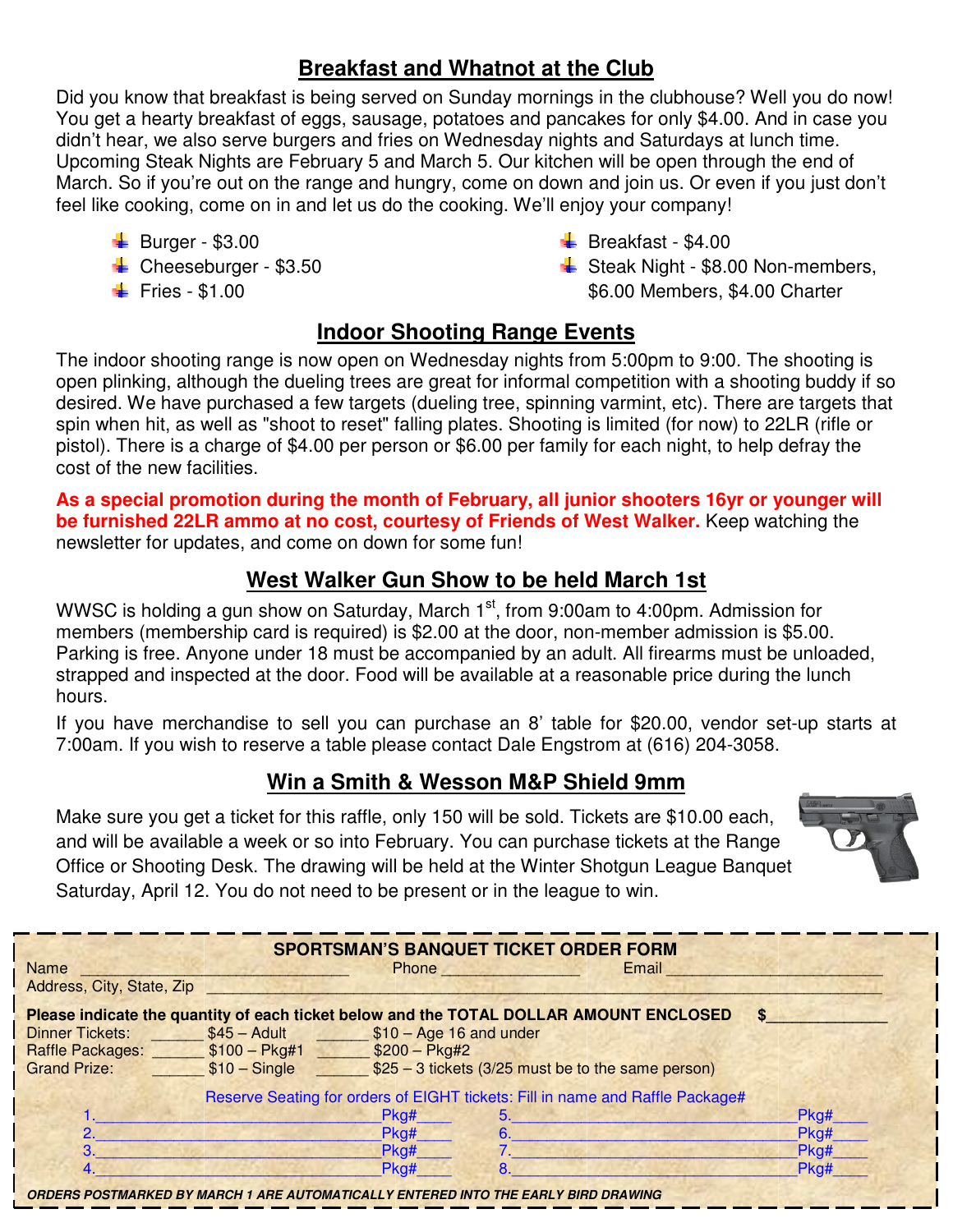**Upcoming Shotgun Protections** are scheduled for Saturday, Feb 8, Sunday, Feb 23 and Saturday, March 8. Look for details inside the clubhouse.

**Big Gun Raffle** tickets are still available. They are \$60.00 each and still good for the 11 remaining drawings. Click this link to see the list of guns. http://www.wwsc.org/News/Newsletters/2014.BigGunRaffle.pdf

**Winter Shotgun League** scores are online http://www.wwsc.org/Programs/Shotgun%20scores/wwscscores.pdf

**Steak Nights** in the clubhouse are Wednesday February 5 and March 5

**Clubhouse Rental Details** can be seen online at http://www.wwsc.org/Facilities/ClubHouserental.htm

**Visit our Website** at http://www.wwsc.org

**Gift Certificates** are available for memberships, and are sold at the shooting desk and range office.

**Trap & Skeet shooting cards** are available at the shooting desk. These are 10 round pre-paid punch cards that you can use to pay for your normal line fee. These are very convenient, and make a great gift idea.

The WWSC Awards for 2013 were presented at the January Charter Meeting. Our thanks to the following charter members who have done an outstanding job throughout the year. Their dedication and loyalty is appreciated by all of us.

> Conservationist of the Year - Chris Ferrari Outstanding Charter Member of the Year - Troy Potter Outstanding Honorary Member of the Year - Tom Myers Dale E Sayles Sportsman of the Year - John Kiss Presidents Award - Dave Van Kley

| 2014 Big Gun Raffle |                                                   |                    |  |  |  |  |
|---------------------|---------------------------------------------------|--------------------|--|--|--|--|
| Jan 28              | Kel Tec SUB2000, 9mm                              | Scott Huyser, #251 |  |  |  |  |
| Feb <sub>25</sub>   | Taurus 85UL 38 special                            |                    |  |  |  |  |
| <b>Mar 25</b>       | Mossberg 500 Tactical Tri-rail, 12g               |                    |  |  |  |  |
| Apr 29              | Smith & Wesson M&P 22                             |                    |  |  |  |  |
| <b>May 27</b>       | <b>Ruger American 270 cal</b>                     |                    |  |  |  |  |
| <b>Jun 24</b>       | Ruger KSR40 (ss) 40 cal                           |                    |  |  |  |  |
| <b>Jul 29</b>       | Henry Golden Boy, 22 LR                           |                    |  |  |  |  |
| Aug 26              | Beretta 92 FS 9mm                                 |                    |  |  |  |  |
| <b>Sep 30</b>       | Savage Model 11 Trophy Hunter XP .223 w/Nikon 3x9 |                    |  |  |  |  |
| <b>Oct 28</b>       | Glock 22 Gen4 40 cal                              |                    |  |  |  |  |
| <b>Nov 25</b>       | Henry 45-70 cal                                   |                    |  |  |  |  |
| <b>Dec 30</b>       | Remington 1911R1 45 ACP                           |                    |  |  |  |  |

#### **February Range Hours**

**February 1 – 15**

Mon – Sat: 9:00am – 6:00pm Sundays: 10:00am – 6:00pm

**February 16 – 31**

Mon – Sat: 9:00am – 6:15pm Sundays: 10:00am – 6:15pm

Link for range hours: http://www.wwsc.org/ClubInfo/range\_hours.ht m Link for range rules:

http://www.wwsc.org/ClubInfo/range\_rules.htm

### **Gun Safes**

Walk – In Vault Doors Fort Knox – American Security – Graffunder

### **HOOGERHYDE SAFE**

1033 Leonard St NW, Grand Rapids, MI 49504 **Phone: (616) 458-6365** Fax: (616) 485-2554

### **SK FULL DRAW 3-D ARCHERY RANGE**

10751 12<sup>th</sup> Ave., Grand Rapids, MI 49534 Phone: **(616) 791-7970** 

Open 7 Days **Stan Kurek** Dawn to Dusk WWSC